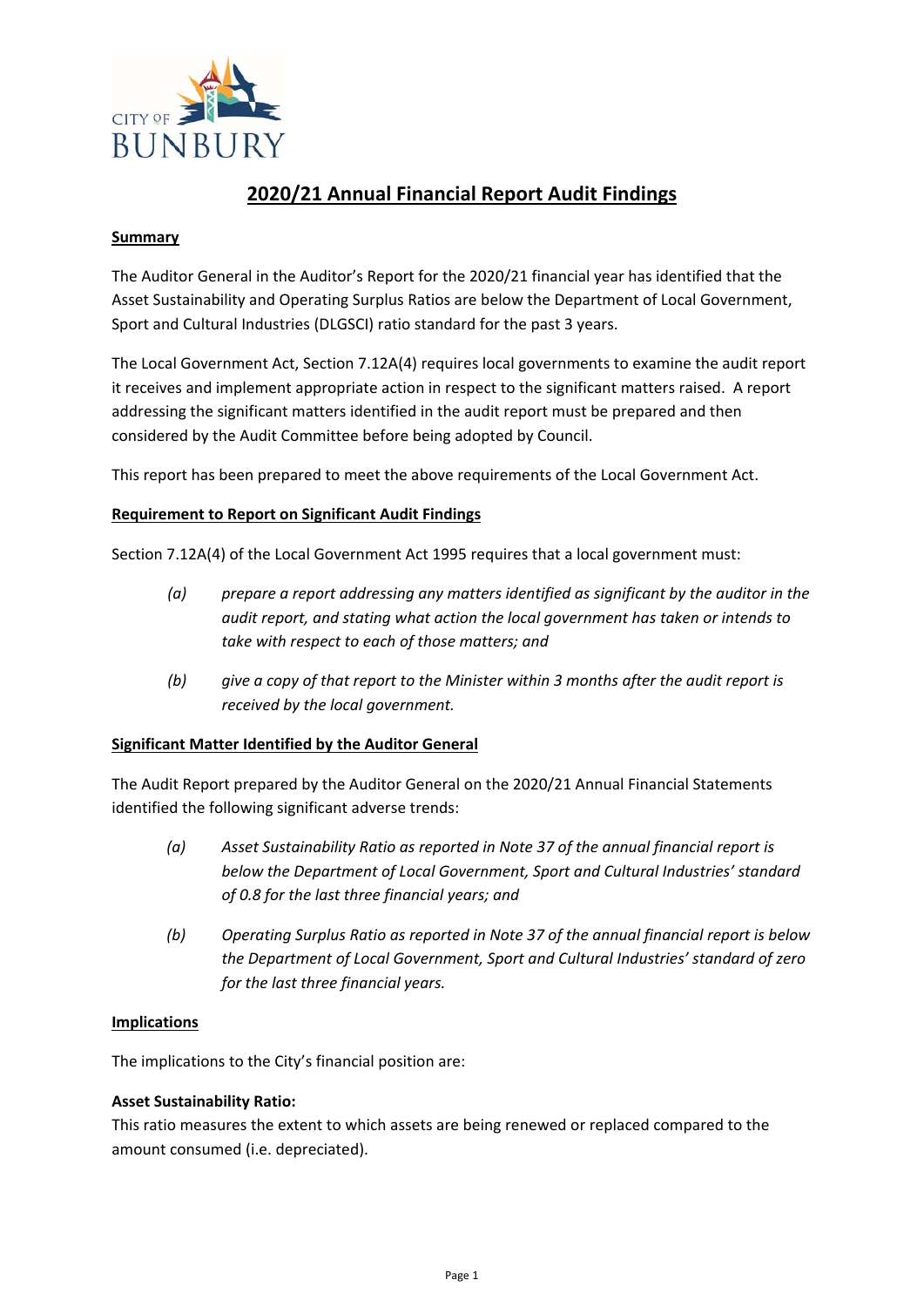While there is no short term impact, should this trend continue in the long term there is a risk that the condition of assets will deteriorate to the point that they do not adequately meet the needs of the community. This is due to not providing sufficient investment into the renewal or replacement of assets, compared to the rate they are wearing out.

# **Operating Surplus Ratio:**

This ratio measures the local government's ability to cover its operational costs and have revenues available for capital funding and other purposes.

As the City's operational costs (including depreciation) are greater than the operating revenues, the ratio is below zero and does not achieve the Department's benchmark. In the short term there is little financial affect as the cash surplus (i.e. excluding depreciation which is a non-cash expense) is adequate to meet the City's budgeted needs. However, the long term effect of an ongoing operating deficit negatively impacts the City's funding capacity for either capital expenditure, being able to set aside funds into reserves, or to reduce debt in the future.

# **Management Comment**

The Auditor General's Report has not identified any non‐compliance with the Local Government Act or Australian Accounting Standards in the 2020/21 Annual Financial Report; but does identify two ratios that are below a benchmark used as a guide by the Department of Local Government, Sport and Cultural Industries.

The Ratios are calculated using the following formula:

*Asset Sustainability Ratio = Capital Renewal and Replacement Expenditure / Depreciation* 

*Operating Surplus Ratio = Operating Revenue – Operating Expenditure / Own Source Operating Revenue* 

The following are extracts from the Long Term Financial Plan 2021/22 to 2032/33 adopted by Council on 29 June 2021 (updated with the 2020/21 Actual) showing improvements in both ratios in the outer years:

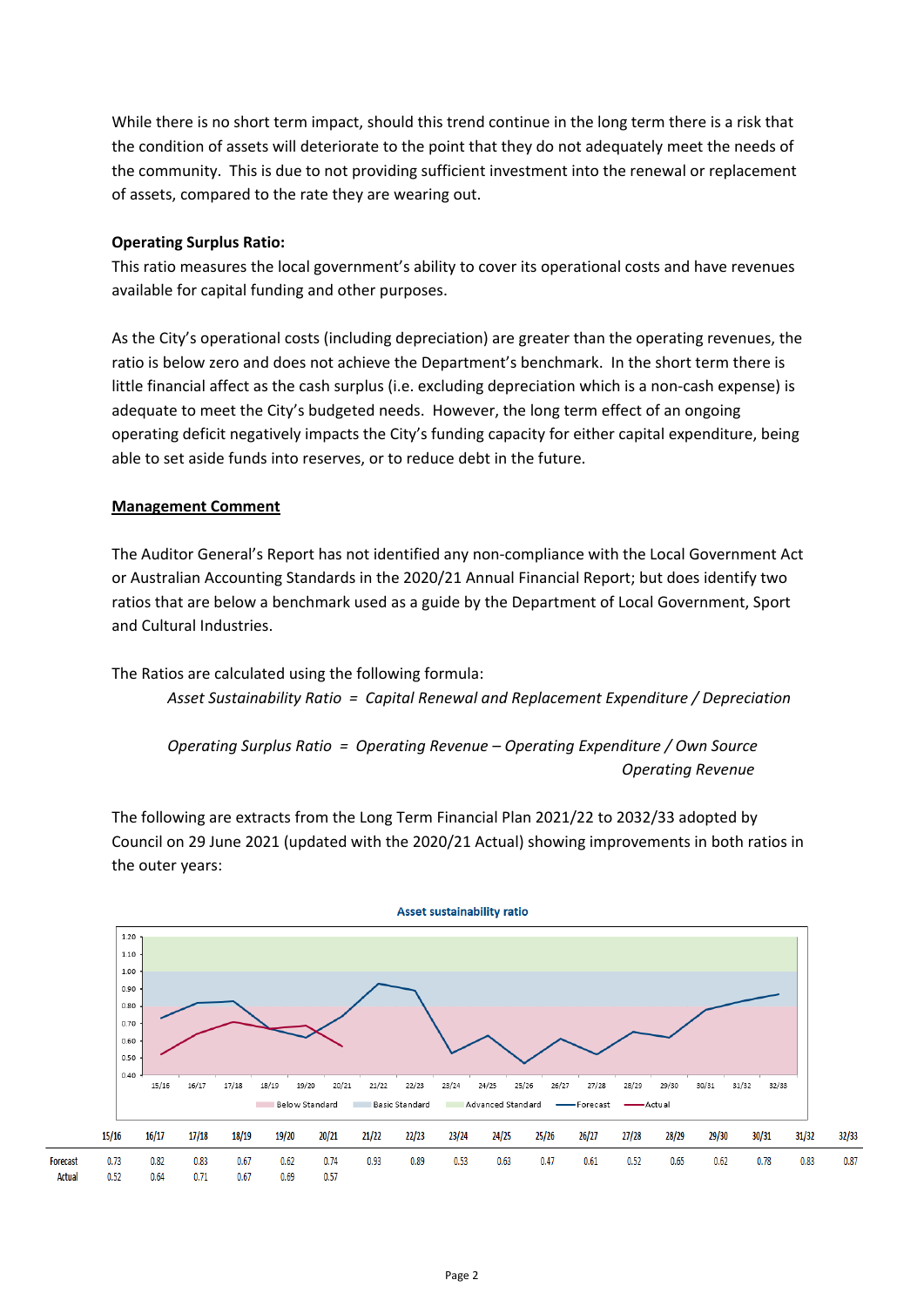

The Asset Sustainability Ratio is significantly affected by the amount of depreciation expense in each year. In 2020/21 this totalled \$14.5M. The accuracy of the amount of depreciation calculated continues to improve as the City's Asset Management team refines the infrastructure asset database information on condition, life, and replacement dates.

The following is the trend on both ratios from 2017/18 to the 2021/22 Budget:

|                         | <b>DLGSCI</b> | <b>Actual</b> |        |        |        | <b>Budget</b> |
|-------------------------|---------------|---------------|--------|--------|--------|---------------|
| Ratio                   | <b>Target</b> | 2018          | 2019   | 2020   | 2021   | 2022          |
| Asset<br>Sustainability | Greater       |               |        |        |        |               |
|                         | than          | 0.71          | 0.670  | 0.69   | 0.57   | 0.93          |
|                         | 0.80          |               |        |        |        |               |
| Operating<br>Surplus    | Greater       |               |        |        |        |               |
|                         | than          | (0.01)        | (0.15) | (0.14) | (0.12) | (0.18)        |
|                         | Zero          |               |        |        |        |               |

Note:

The Asset Sustainability Ratio budgeted for 2022 and 2023 meets the DLGSCI standard of greater than 0.80.

# **Action Taken or Intended to be Taken**

To improve these ratios the City needs to:

| <b>Asset Sustainability Ratio -</b>     | Allocate more capital expenditure on the renewal or<br>upgrade of existing assets (which it has done in 2022<br>and 2023). |
|-----------------------------------------|----------------------------------------------------------------------------------------------------------------------------|
| <b>Annual Operating Surplus Ratio -</b> | Either reduce operating expenditure and/or increase<br>operating revenue.                                                  |

There can be no short term actions taken without incurring significant negative impacts to the community through either unreasonable rate increases or a decrease in the level of services. Based